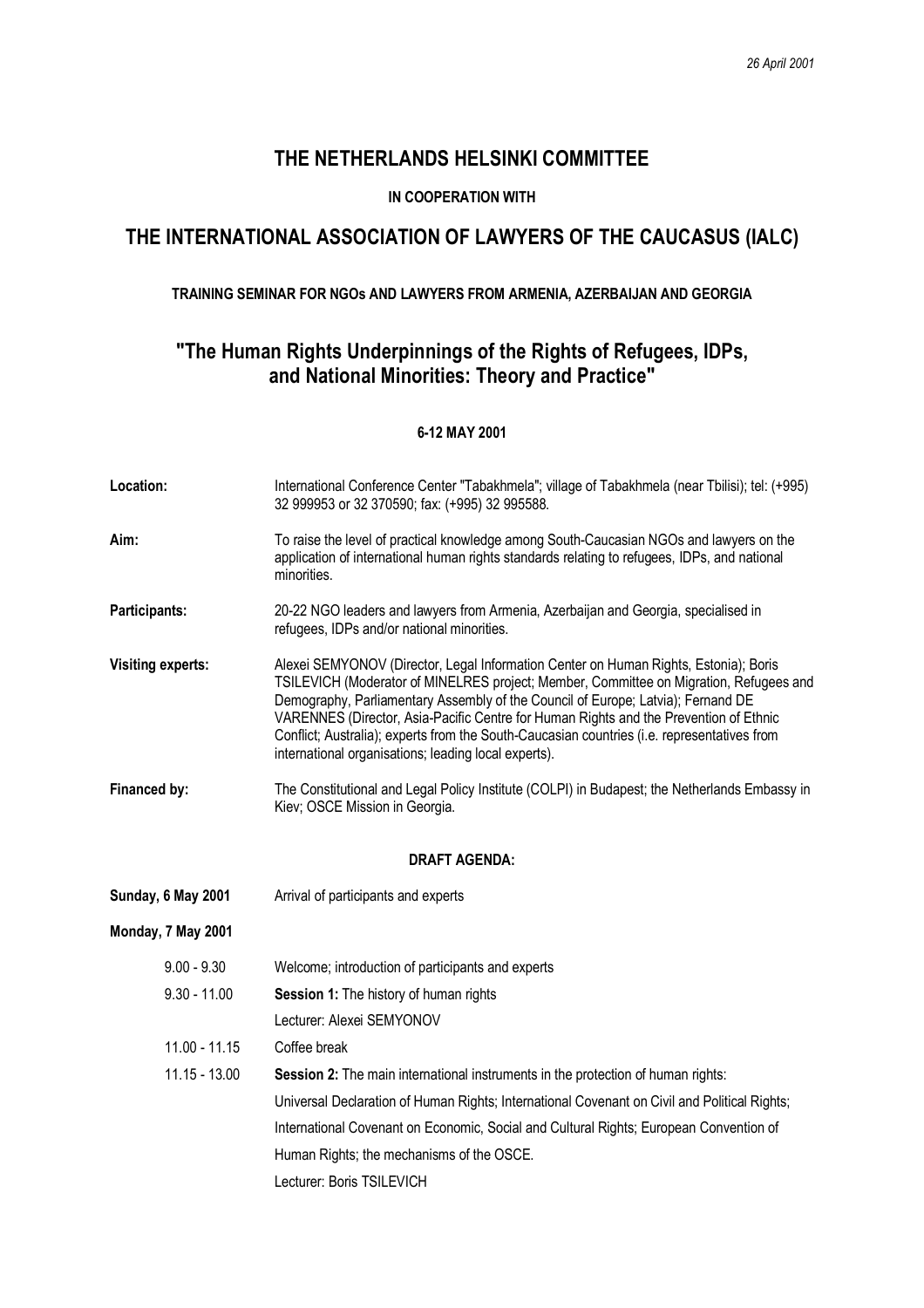| 13.00 - 14.15         | Lunch                                                                                               |
|-----------------------|-----------------------------------------------------------------------------------------------------|
| 14.15 - 15.45         | Session 3: Terminology, and specific basic rights closely related to refugees, and IDPs: the        |
|                       | right to asylum, protection against arbitrary expulsion, the right to have one's asylum application |
|                       | properly considered; the right to elect and be elected.                                             |
|                       | Lecturer: Alexei SEMYONOV, (and a local expert; to be identified)                                   |
| 15.45 - 16.15         | Coffee break                                                                                        |
| 16.15 - 18.00         | Session 4: Terminology, and specific basic rights closely related to national minorities:           |
|                       | protection against discrimination, the right to speak one's own language, the right to              |
|                       | preservation of one's identity, the right to use minority language in education and the media, the  |
|                       | right to participation.                                                                             |
|                       | Lecturer: Boris TSILEVICH                                                                           |
| 19.00                 | Dinner                                                                                              |
| Tuesday, 8 May 2001   |                                                                                                     |
| $9.30 - 11.00$        | Session 5: Case-law and procedures under International legal instruments for the protection of      |
|                       | refugees' and migrants' rights:                                                                     |
|                       | 1951 Convention and Protocol relating to the Status of Refugees; 1954 Convention relating to        |
|                       | the Status of Stateless Persons; 1961 Convention on the Reduction of Statelessness; Treaty on       |
|                       | Support to Refugees and Forced Migrants (CIS Treaty); UN Guiding Principles on Internal             |
|                       | Displacement.                                                                                       |
|                       | Lecturer(s): Alexei SEMYONOV; (and a local expert; to be identified)                                |
| 11.00 - 11.15         | Coffee break.                                                                                       |
| $11.15 - 13.00$       | Continuation of session 5.                                                                          |
| 13.00 - 14.15         | Lunch.                                                                                              |
| 14.15 - 15.45         | Session 6: The practice of the UNHCR and other international bodies for the protection of           |
|                       | refugees' and IDPs' rights: terminology, methodology, and practice.                                 |
|                       | Lecturer(s): Boris TSILEVICH; (and an expert from local UNHCR and IOM offices; to be                |
|                       | identified);                                                                                        |
| 15.45                 | Coffee break.                                                                                       |
|                       | Free time.                                                                                          |
| 19.00                 | Dinner                                                                                              |
| Wednesday, 9 May 2001 |                                                                                                     |
| $9.30 - 11.00$        | Session 7: Caselaw and procedures under international instruments relating to national              |
|                       | minorities: the International Covenant on Civil and Political Rights, and the European              |
|                       | Convention on Human Rights.                                                                         |

- ` Lecturer: Fernand DE VARENNES
	- 11.00 11.15 Coffee break
	- 11.15 13.00 Continuation of session 7
	- 13.00 14.15 Lunch